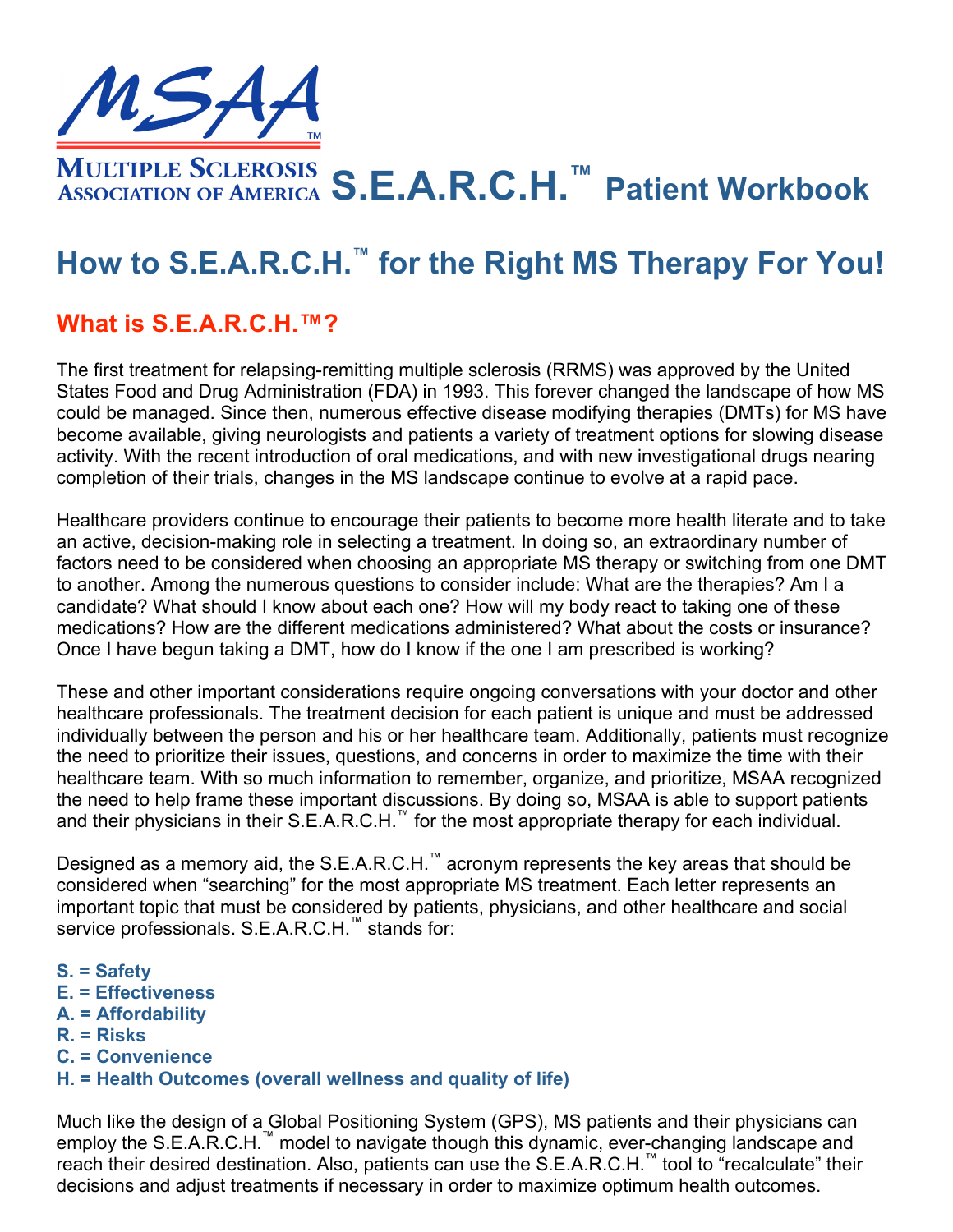## **About this Workbook:**

The MSAA S.E.A.R.C.H.™ Patient Workbook serves as an effective tool to help you research, collect, organize, and store information about your decision to start an MS disease modifying therapy or reevaluate your current treatment options. With so much information to manage, this Workbook offers you a convenient way to journal and maintain accurate notes on research information, key questions and answers from your healthcare providers, and additional resources.

The MSAA S.E.A.R.C.H.™ Patient Workbook includes the following sections:

#### **1. MS Disease Modifying Therapy Chart**

- an easy-to-follow chart which organizes currently approved MS treatment options

#### **2. MS Resource Guide**

- a comprehensive listing of MS resources and services to aid your research efforts

#### **3. S.E.A.R.C.H.SM Questions and Notes**

- suggested questions for each aspect of S.E.A.R.C.H.™ with ample space for notes

#### **4. Office Visit Questionnaire**

- a guide to help prioritize your S.E.A.R.C.H.™ questions and maximize your office visit

### **Maximizing Your Visit:**

Unfortunately, doctors today face an increasing workload of patients, restrictive managed-care regulations, and other factors that prevent many physicians from spending as much time with their patients as they were able to do in the past. The reality of these brief and often rushed doctor visits can leave both the patient and physician feeling dissatisfied with the outcome and "searching" for a better way to manage their time.

In order to make the most of the limited time with the doctor, patients need to come as prepared as possible and prioritize their issues for discussion. The MSAA S.E.A.R.C.H.<sup>™</sup> model helps you learn about and prioritize the keys issues which are most important to your healthcare needs. By concentrating on a few of these key areas, you can present your questions and concerns in a clear cut, easy, and efficient way which will allow the most important topics to be discussed upfront and help maximize your office visit.

## **Using the S.E.A.R.C.H.™ Questions:**

MSAA developed the S.E.A.R.C.H.™ questions to serve as a sample, or guide, for you to consider when evaluating your own healthcare needs. These S.E.A.R.C.H.<sup>™</sup> questions merely reflect a starting point to help you think about your own medical situation, issues to prioritize, and ways to develop questions which address your specific healthcare needs.

When using the S.E.A.R.C.H.<sup>™</sup> model, it is also important to recognize that reviewing key topics and questions will likely require more than one office visit with members of your healthcare team. The S.E.A.R.C.H.<sup>™</sup> framework can also be helpful when conducting your own research before or after visiting your healthcare provider.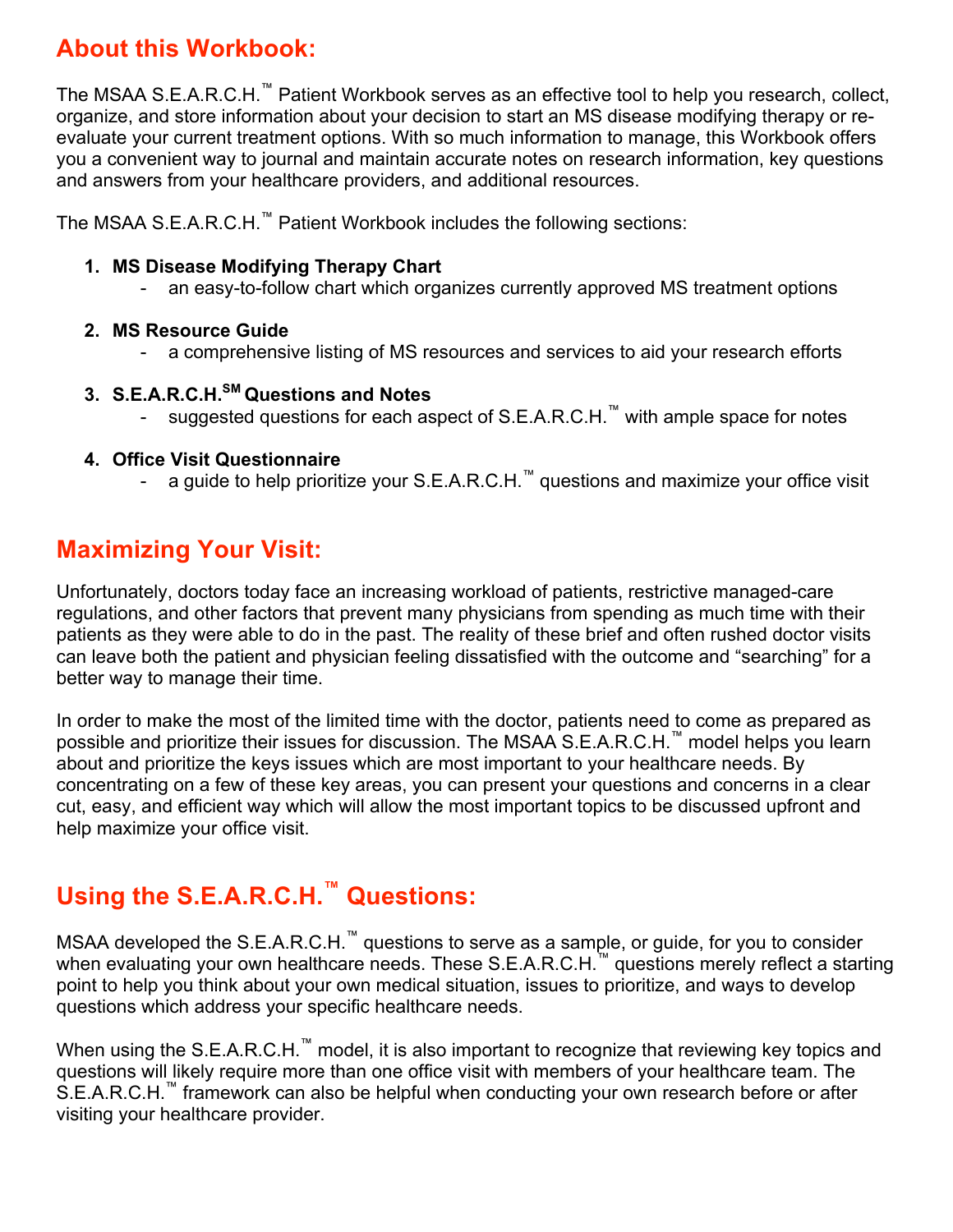# **Section 1. MS Disease Modifying Therapy Chart**

|                                        |                                                                                                                                                                                                                 |                                                                                                                                                                                                                                                               |                                                                                                   | <b>APPROVED LONG-TERM TREATMENTS FOR MS: Self-Injected Medications</b>                                                                                                                                                                                                                                                                                                                                                                                                                                                                                                                                                         |  |
|----------------------------------------|-----------------------------------------------------------------------------------------------------------------------------------------------------------------------------------------------------------------|---------------------------------------------------------------------------------------------------------------------------------------------------------------------------------------------------------------------------------------------------------------|---------------------------------------------------------------------------------------------------|--------------------------------------------------------------------------------------------------------------------------------------------------------------------------------------------------------------------------------------------------------------------------------------------------------------------------------------------------------------------------------------------------------------------------------------------------------------------------------------------------------------------------------------------------------------------------------------------------------------------------------|--|
| <b>NAME AND</b><br><b>TYPE OF DRUG</b> |                                                                                                                                                                                                                 | <b>SIDE</b><br><b>EFFECTS</b>                                                                                                                                                                                                                                 | <b>HOW</b><br><b>ADMINISTERED</b>                                                                 | <b>ADDITIONAL</b><br><b>NOTES</b>                                                                                                                                                                                                                                                                                                                                                                                                                                                                                                                                                                                              |  |
|                                        | Avonex<br>(Interferon beta-1a)<br>immune system<br>modulator with antiviral<br>properties                                                                                                                       | Flu-like symptoms and<br>headache                                                                                                                                                                                                                             | 30 micrograms<br>taken via weekly<br>intermuscular<br>injection                                   | Side effects may be prevented and/or managed<br>effectively through various treatment strategies; side<br>effect problems are usually temporary. Blood tests<br>may be given periodically to monitor liver enzymes,<br>blood-cell counts, and neutralizing antibodies.                                                                                                                                                                                                                                                                                                                                                         |  |
|                                        | Betaseron<br>(Interferon beta-1b)<br>immune system<br>modulator with antiviral<br>properties                                                                                                                    | Flu-like symptoms,<br>injection-site skin<br>reaction, blood count<br>and liver test<br>abnormalities                                                                                                                                                         | 250 micrograms<br>taken via<br>subcutaneous<br>injection every<br>other day                       | Side effects may be prevented and/or managed<br>effectively through various treatment strategies; side<br>effect problems are usually temporary. Blood tests<br>may be given periodically to monitor liver enzymes,<br>blood-cell counts, and neutralizing antibodies.                                                                                                                                                                                                                                                                                                                                                         |  |
| SELF-INJECTED MEDICATIONS              | Copaxone<br>(glatiramer acetate)<br>Synthetic chain of four<br>amino acids found in<br>myelin (immune system<br>modulator that blocks<br>attacks on myelin                                                      | Injection-site skin<br>reaction as well as an<br>occasional systemic<br>reaction - occurring at<br>least once in<br>approximately 10<br>percent of those tested                                                                                               | 20 (daily)<br>or 40 (three-<br>times weekly)<br>milligrams taken<br>via subcutaneous<br>injection | Systemic reactions occur about five to 15 minutes<br>following an injection and may include anxiety, flushing,<br>chest tightness, dizziness, palpitations, and/or shortness<br>of breath. Usually lasting for only a few minutes, these<br>symptoms do not require specific treatment and have<br>no long-term negative effects. Copaxone was originally<br>approved at a dose of 20 mg daily, but in January 2014,<br>a new dose of 40 mg three-times weekly was approved<br>by the FDA. The original 20-mg daily dose remains<br>available, so patients and their doctors may now<br>choose their preferred dosing regimen. |  |
|                                        | Extavia<br>(Interferon beta-1b)<br>immune system<br>modulator with antiviral<br>properties                                                                                                                      | Flu-like symptoms,<br>injection-site skin<br>reaction, blood count<br>and liver test<br>abnormalities                                                                                                                                                         | 250 micrograms<br>taken via<br>subcutaneous<br>injection every<br>other day                       | Side effects may be prevented and/or managed<br>effectively through various treatment strategies; side<br>effect problems are usually temporary. Blood tests<br>may be given periodically to monitor liver enzymes,<br>blood-cell counts, and neutralizing antibodies.                                                                                                                                                                                                                                                                                                                                                         |  |
|                                        | Glatopa<br>(glatiramer acetate)<br>As a generic version of<br>Copaxone, Glatopa is a<br>synthetic chain of four<br>amino acids found in<br>myelin (immune system<br>modulator that blocks<br>attacks on myelin) | Using study results from<br>trials with Copaxone, side<br>effects include injection-<br>site skin reaction as well<br>as an occasional systemic<br>reaction - occurring<br>at least once in .<br>approximately 10<br>percent of those tested<br>with Copaxone | 20 milligrams<br>taken daily via<br>subcutaneous<br>injection                                     | Using study results from trials with Copaxone, systemic<br>reactions occur about five to 15 minutes following an<br>injection and may include anxiety, flushing, chest<br>tightness, dizziness, palpitations, and/or shortness of<br>breath. Usually lasting for only a few minutes, these<br>symptoms do not require specific treatment and have<br>no long-term negative effects.                                                                                                                                                                                                                                            |  |
|                                        | Plegridy<br>(Interferon beta-1a)<br>immune system<br>modulator with antiviral<br>properties                                                                                                                     | Flu-like symptoms,<br>injection-site skin<br>reaction, blood count<br>and liver test<br>abnormalities                                                                                                                                                         | 125 micrograms<br>taken via<br>subcutaneous<br>injection once<br>every two weeks                  | Side effects may be prevented and/or managed<br>effectively through various treatment strategies;<br>side effect problems are usually temporary. Blood<br>tests may be given periodically to monitor liver<br>enzymes, blood-cell counts, and neutralizing<br>antibodies.                                                                                                                                                                                                                                                                                                                                                      |  |
|                                        | Rebif<br>(Interferon beta-1a)<br>immune system<br>modulator with antiviral<br>properties                                                                                                                        | Flu-like symptoms,<br>injection-site skin<br>reaction, blood count<br>and liver test<br>abnormalities                                                                                                                                                         | 44 micrograms<br>taken via<br>subcutaneous<br>injection three<br>times weekly                     | Side effects may be prevented and/or managed<br>effectively through various treatment strategies;<br>side effect problems are usually temporary. Blood<br>tests may be given periodically to monitor liver<br>enzymes, blood-cell counts, and neutralizing<br>antibodies.                                                                                                                                                                                                                                                                                                                                                      |  |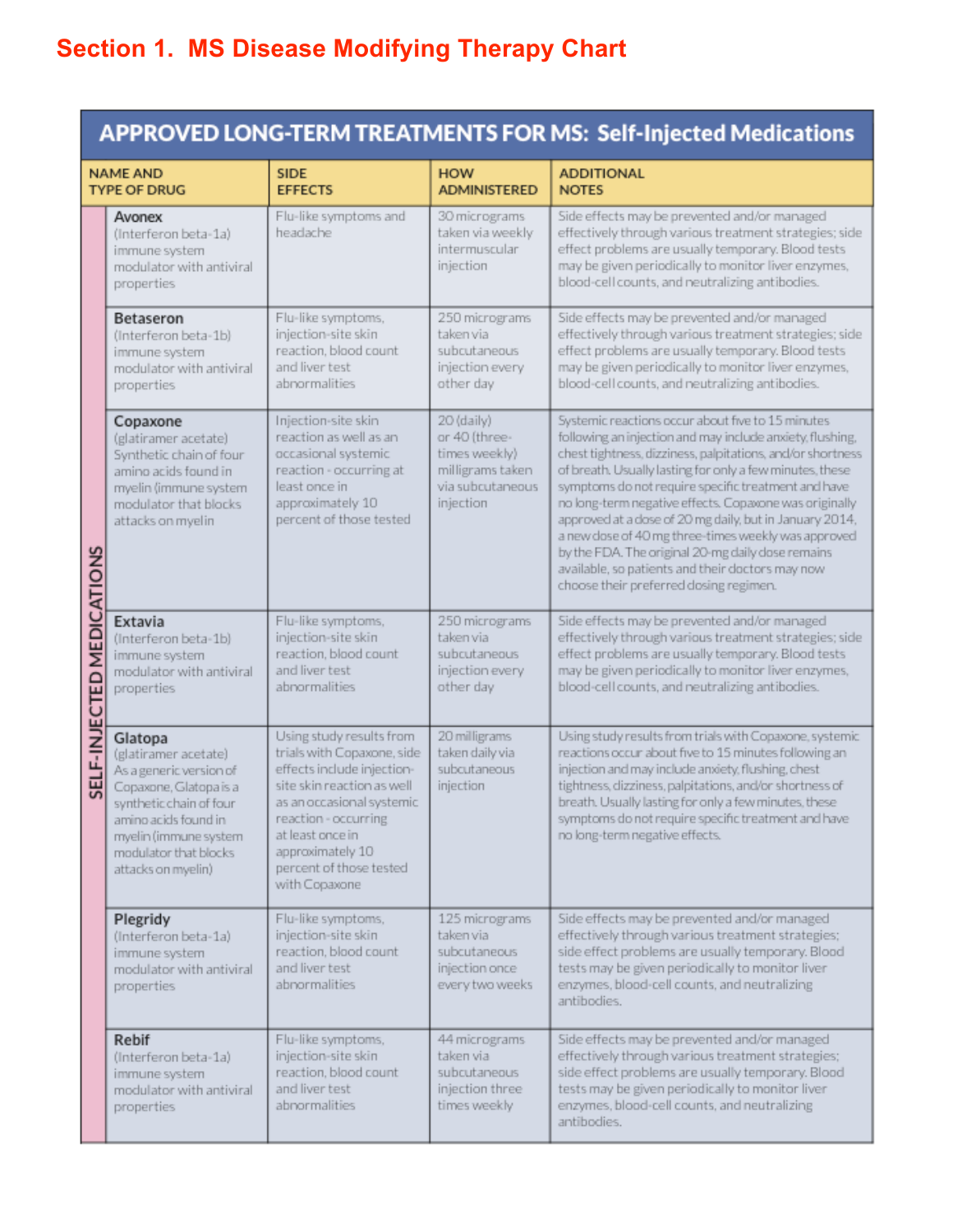## APPROVED LONG-TERM TREATMENTS FOR MS: Infused and Oral Medications

| <b>NAME AND</b><br><b>TYPE OF DRUG</b> |                                                                                                                                                                                                                                      | <b>SIDE</b><br><b>EFFECTS</b>                                                                                                                                                                                                                                                         | <b>HOW</b><br><b>ADMINISTERED</b>                                                                                                                               | <b>ADDITIONAL</b><br><b>NOTES</b>                                                                                                                                                                                                                                                                                                                                                                                                                                                                                                                                                                        |  |  |
|----------------------------------------|--------------------------------------------------------------------------------------------------------------------------------------------------------------------------------------------------------------------------------------|---------------------------------------------------------------------------------------------------------------------------------------------------------------------------------------------------------------------------------------------------------------------------------------|-----------------------------------------------------------------------------------------------------------------------------------------------------------------|----------------------------------------------------------------------------------------------------------------------------------------------------------------------------------------------------------------------------------------------------------------------------------------------------------------------------------------------------------------------------------------------------------------------------------------------------------------------------------------------------------------------------------------------------------------------------------------------------------|--|--|
|                                        | Lemtrada<br>(alemtuzumab)<br>Humanized monoclonal<br>antibody that rapidly<br>depletes or suppresses<br>immune system cells (T<br>and B cells), which can<br>damage the myelin and<br>nerves of the central<br>nervous system (CNS). | Common side effects include<br>rash, itching, headache,<br>pyrexia (increase in tem-<br>perature), nasopharyngitis<br>(inflammation of the nose<br>and throat), nausea, diar-<br>rhea and vomiting, insom-<br>nia, numbness/tingling,<br>dizziness, pain, flushing,<br>and infection. | Lemtrada is<br>given for a<br>course of five<br>days via<br>intravenous (IV)<br>infusion and<br>followed one<br>year later by a<br>second three-<br>day course. | Adverse events from Lemtrada can include infusion<br>reactions to the medication, an increased risk of<br>infection, emergent autoimmune diseases, a potentially<br>severe bleeding disorder called immune<br>thrombocytopenic purpura (ITP), and an increased risk of<br>malignancies including thyroid cancer, melanoma and<br>lymphoproliferative disorders. For early detection and<br>management of these risks, Lemtrada is only available<br>through a restricted distribution program, the Lemtrada<br>REMS (Risk Evaluation and Mitigation Strategy).                                           |  |  |
| <b>NFUSED MEDICATIONS</b>              | Novantrone<br>(mitoxantrone)<br>Antineoplastic agent<br>(immune system<br>modulator and<br>suppressor)                                                                                                                               | Usually well tolerated; side<br>effects include nausea.<br>thinning hair, loss of<br>menstrual periods, bladder<br>infections, and mouth<br>sores; additionally, urine<br>and whites of the eyes may<br>turn a bluish color<br>temporarily                                            | IV infusion once<br>every 3 months<br>(for two to three<br>years maximum)                                                                                       | Novantrone carries the risk of cardiotoxicity (heart dam-<br>age) and leukemia; it may not be given beyond two or three<br>years. People undergoing treatment must have regular<br>testing for cardiotoxicity, white blood cell counts, and liver<br>function. Because of the potential risks, Novantrone is sel-<br>dom prescribed for individuals with MS. Anyone taking No-<br>vantrone now or given Novantrone previously needs to<br>have annual evaluations of his or her heart function, even if<br>no longer receiving this medication.                                                          |  |  |
|                                        | Tysabri<br>(natalizumab)<br>Humanized monoclonal<br>antibody (inhibits adhe-<br>sion molecules; thought<br>to prevent damaging im-<br>mune cells from crossing<br>the blood-brain barrier)                                           | Headache.<br>fatigue, depression, joint<br>pain, abdominal<br>discomfort, and infection                                                                                                                                                                                               | IV infusion every<br>four weeks                                                                                                                                 | Risk of infection (including pneumonia) was themost<br>common serious adverse event during the studies<br>(occurring in a smallpercentage of patients). The TOUCH<br>Prescribing Program monitors patients forsigns of PML,<br>an often-fatal viral infection of the brain. Risk factors for<br>PML include: the presence of JC virus antibodies,<br>previous treatment with immunosuppressive drugs, and<br>taking Tysabri for more than two years.                                                                                                                                                     |  |  |
|                                        | Aubagio<br>(teriflunomide)<br>Immunomodulator<br>(affecting the production<br>of T and B cells; may also<br>inhibit nerve<br>degeneration)                                                                                           | Headache, elevations in liver<br>enzymes, hair thinning, diar-<br>rhea, nausea, neutropenia (a<br>condition that reduces the<br>number of certain white<br>blood cells), and paresthesia<br>(tingling, burning, or numb-<br>ing sensation)                                            | 7- or 14-<br>milligram tablet<br>taken orally.<br>once per day                                                                                                  | More severe adverse events include the risk of severe<br>liver injury and the risk of birth defects if used during<br>pregnancy. A TB test and blood tests for liver function<br>must be performed within six months prior to starting<br>Aubagio, and liver function must be checked regularly. If<br>liver damage is detected, or if someone becomes<br>pregnant while taking this drug, accelerated elimination<br>of the drug is prescribed.                                                                                                                                                         |  |  |
| <b>SNO</b><br><b>ORAL MEDICATI</b>     | Gilenya<br>(fingolimod, FTY720)<br>S1P-receptor modulator<br>(blocks potentially<br>damaging T cells from<br>leaving lymph nodes)                                                                                                    | Headache, flu, diarrhea.<br>back pain, abnormal liver<br>tests and cough                                                                                                                                                                                                              | 0.5-milligram<br>capsule taken<br>orally once per<br>day                                                                                                        | Adverse events include: a reduction in heart rate (dose-<br>related and transient); infrequent transient AV conduction<br>block of the heart; a mild increase in blood pressure; macular<br>edema (a condition that can affect vision, caused by<br>swelling behind the eye); reversible elevation of liver<br>enzymes; and a slight increase in lung infections (primarily<br>bronchitis). Infections, including herpes infection, are also<br>of concern. A six-hour observation period is required<br>immediately after the first dose, to monitor for<br>cardiovascular changes.                     |  |  |
|                                        | Tecfidera<br>(dimethyl fumarate)<br>Immunomodulator with<br>anti-inflammatory<br>properties; may have<br>neuroprotective effects.<br>potentially protecting<br>the nerves and myelin<br>covering from damage                         | Flushing and<br>gastrointestinal events;<br>reduced white-blood cell<br>(lymphocyte) counts;<br>elevated liver enzymes in<br>small percentage of<br>patients                                                                                                                          | 240 mg tablet<br>taken twice daily                                                                                                                              | Other adverse events include mild or moderate upper<br>respiratory infection, pruritus (chronic itching), and erythema<br>(skin redness or rash). In studies, the only serious adverse<br>events to occur in two or more patients taking Tecfidera was<br>gastroenteritis (an inflammation of the lining of the<br>intestines) and gastritis (an inflammation of the stomach<br>lining). Reduced white-blood cell (lymphocyte) counts were<br>seen during the first year of treatment. Liver enzymes were<br>elevated in 6 percent of individuals taking Tecfidera,<br>compared to 3 percent on placebo. |  |  |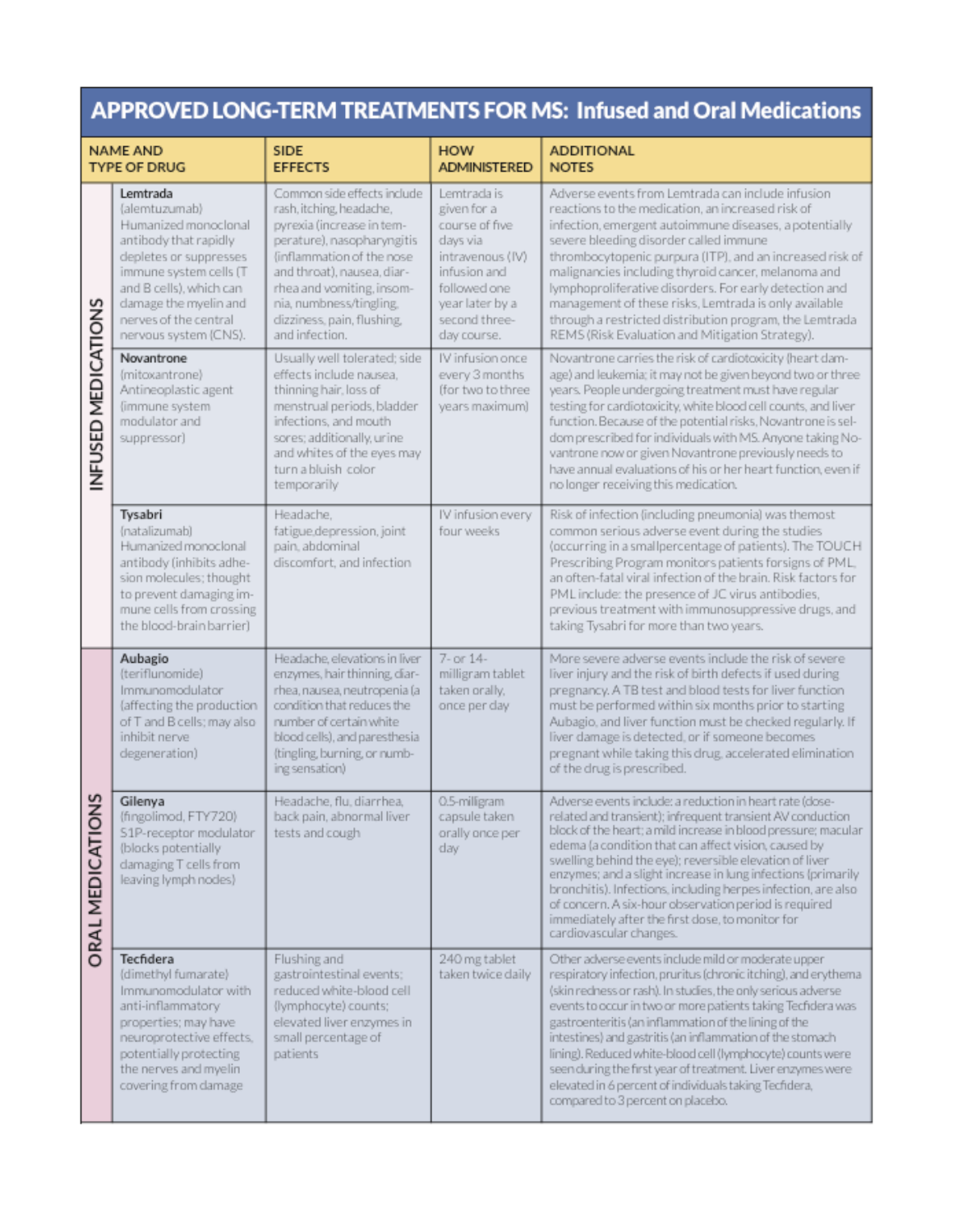## **Section 2. MS Resource Guide**

**MSAA:** For more information on FDA-approved therapies, symptom management treatments, and MSAA programs and services, please access additional sections of this website or contact MSAA at (800) 532-7667 or MSquestions@mymsaa.org**.**

**MS Coalition:** The MS Coalition is a collaborative network of independent MS organizations. The MS Coalition's mission is to increase opportunities for cooperation and provide greater opportunity to leverage the effective use of resources for the benefit of the MS community. Please visit: **www.mscoalition.org.**

In addition to MSAA, the MS Coalition members (listed alphabetically) include:

#### **Accelerated Cure Project for Multiple Sclerosis**

Phone: (781) 487-0008; Website: www.acceleratedcure.org

#### **Consortium of Multiple Sclerosis Centers (CMSC)**

Phone: (201) 837-0727; Website: www.mscare.org

#### **Can Do Multiple Sclerosis**

Phone: (800) 367-3101; Website: www.mscando.org

**International Organization of Multiple Sclerosis Nurses** Phone: (201) 487-1050; Website: www.iomsn.org

#### **Multiple Sclerosis Foundation**

Phone: (800) 225-6495; Website: www.msfocus.org

#### **National Multiple Sclerosis Society**

Phone: (800) 344-4867; Website: www.nationalMSsociety.org

#### **United Spinal Association**

Phone: (718) 803-3782; Website: www.unitedspinal.org

#### *Prescription Assistance Programs for MS Disease-Modifying Therapies*

The following pharmaceutical companies offer patient programs to provide information, instruction, and resources for advocacy and financial assistance. (listed alphabetically)

#### **Aubagio**

Program name: MS One to One Phone: **(855) 676-6326** Website: **www.aubagio.com**

MS One to One will assist patients in the following ways:

1. Individuals with no insurance, or with only Medicare part A and B (but not D), may register for the Patient Assistance Program (PAP). Eligible individuals must be a United States resident with a Social Security number. The household income must also be less than or equal to \$100,000. If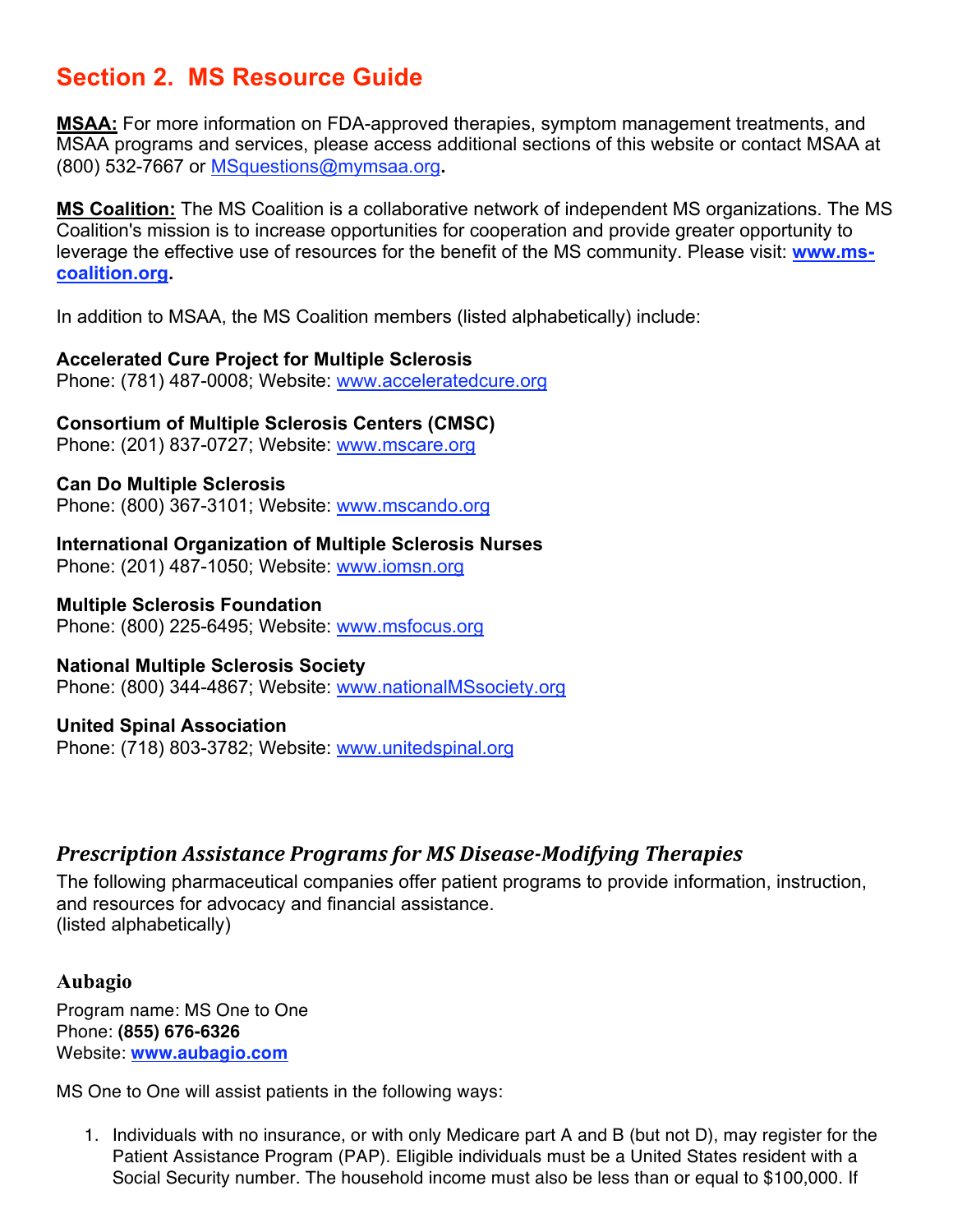qualified, the eligible individual will have no out of pocket expense. Program participants must reapply each year. As noted earlier, individuals with Medicare part A and B may apply for assistance; individuals with part D are not eligible.

2. For individuals with private insurance, co-pay assistance is available. If eligible, the applicant will receive the first three months at no cost. For every month thereafter until 12 months, the co-pay is \$35. Program participants must reapply each year. Although there is no financial limit for income, only individuals with private insurance may apply.

*\*Patients covered by federal and state healthcare programs are not eligible for assistance (excluding individuals on Medicare without part D who are otherwise eligible under the PAP program).*

#### **Avonex**

Program name: Above MS Phone: **(800) 456-2255** Website: **www.avonex.com**

Above MS will assist patients in the following ways:

- 1. Most individuals with private insurance will be eligible for a \$0 co-pay assistance program. There are no income requirements for the program; however, income information will need to be provided in order to enroll. There may be an annual cap that limits the amount of assistance that you can receive over one year (based on income).\*
- 2. Individuals on Medicare who need assistance can call in to speak with a representative about other ways to receive help.
- 3. Uninsured individuals may be eligible to receive Avonex for free; there is an undisclosed financial criterion.
- 4. Biogen offers insurance counseling services that can assist patients in understanding their available insurance options with the goal of ensuring everyone has affordable access to therapy. Some of the possible health insurance options are: Health Insurance Marketplace, Medicaid, Medicare Part D, Medicare LIS, Medicare Supplemental Plans, Private Insurance, COBRA and Dependent Coverage. We will work within your specific situation and help identify affordable health insurance options as well as financial assistance options, as needed.

*\*Federal and state laws may prevent eligibility. People covered by Medicare, Medicaid, the VA/DoD, or*  any other federal plans are not eligible to enroll. In addition, some insurance providers may prevent *eligibility or restrict eligibility to people with demonstrated financial need. If you are not eligible or not sure of your eligibility, please call (800) 456-2255.*

#### **Betaseron**

Program name: BetaPlus Phone: **(800) 788-1467** Website: **www.betaseron.com**

BetaPlus will assist patients in the following ways:

1. For individuals with no insurance, or if they have Medicare Part D, they can apply for the Patient Assistance Program. If they are approved, they can receive a three-month supply for a variable participation fee . There is an undisclosed financial eligibility criterion. This will continue for one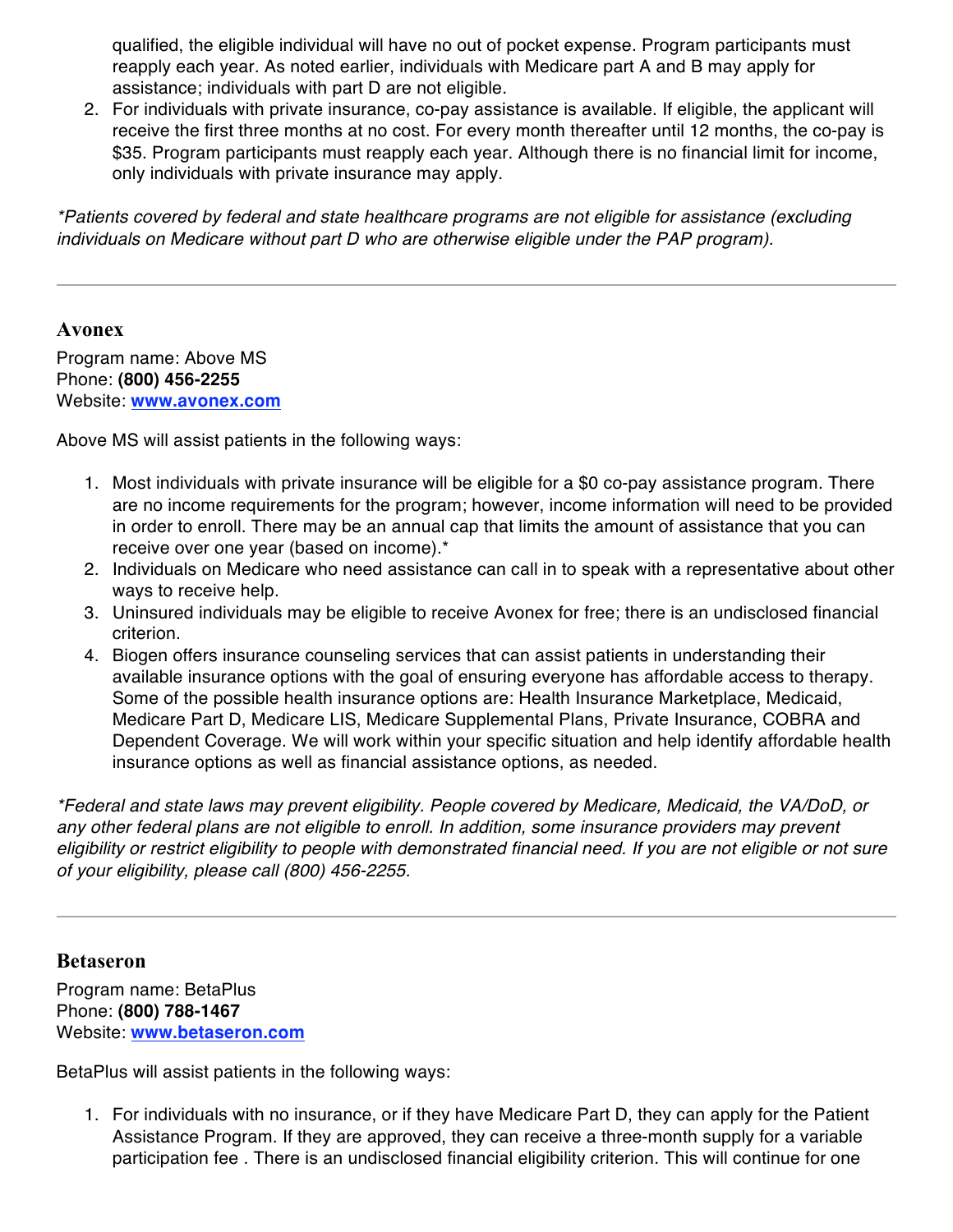year, at which time they can reapply. If they are not eligible at this time, they will be referred to a list of agencies for assistance.

- 2. If they have insurance, they can receive co-pay assistance up to \$14,500 yearly. Patients will have no co-pay expense until they reach the maximum assistance limit of \$14,500 yearly. There are no household income restrictions for this program.
- 3. If an individual with private insurance is currently taking Betaseron but the insurance provider drops coverage of Betaseron they may qualify for the Beta Bridge program. The Beta Bridge is a program that provides access to Betaseron at no cost to the patient for up to 12 months (subject to change). This program is only open to current Betaseron users with private insurance coverage and does require enrollment. To learn more, contact the BetPlus hotline, and let your doctor know you do not want to change medications and want to appeal the insurance denial.

*\*Patients who are enrolled in any type of government insurance or reimbursement programs are not eligible.*

#### **Copaxone**

Program name: Shared Solutions Phone: **(800) 887-8100** Website: **www.copaxone.com**

Shared Solutions will assist patients in the following ways:

- 1. Individuals with no insurance are referred to Assist RX. The Shared Solutions case manager will conference-call with the patient and the Assist RX organization. The information about eligibility is not public. An individual's cost would be zero for one year. He or she will then need to reapply. If not eligible at this time, there is no further assistance.
- 2. If a person is on Medicare, the Medicare Team, working with a specialty pharmacy (ACS) will pay through the coverage gap. This program is ongoing.
- 3. For people with private insurance, the Co-Pay Solutions program will assist. Co-pay amounts based on a sliding scale. This program is ongoing.

*\*The offer is not valid for patients covered in whole or in part by Medicaid, Medicare, TRICARE, or any other federal or state government pharmaceutical assistance plan or program (regardless of whether a specific prescription is covered), or by private health benefit programs that reimburse for the entire cost of prescription drugs.*

#### **Extavia**

Patient Services Program Phone: **(866) 398-2842** Website: **www.extavia.com**

Extavia's Patient Services Program will assist patients in the following ways:

- 1. For individuals with no insurance, they can receive free medication if their income is less than five times the Federal Poverty Level (which increases based on the number of people living in the household), under the Novartis Patient Assistance Foundation. The benefit continues for one year, at which time the patient may reapply. If there is an alternative program, the patient will be referred.
- 2. For individuals who have insurance with a high co-pay, they can receive assistance if they are financially eligible. This is also true if they have Medicare and need help with the coverage gap.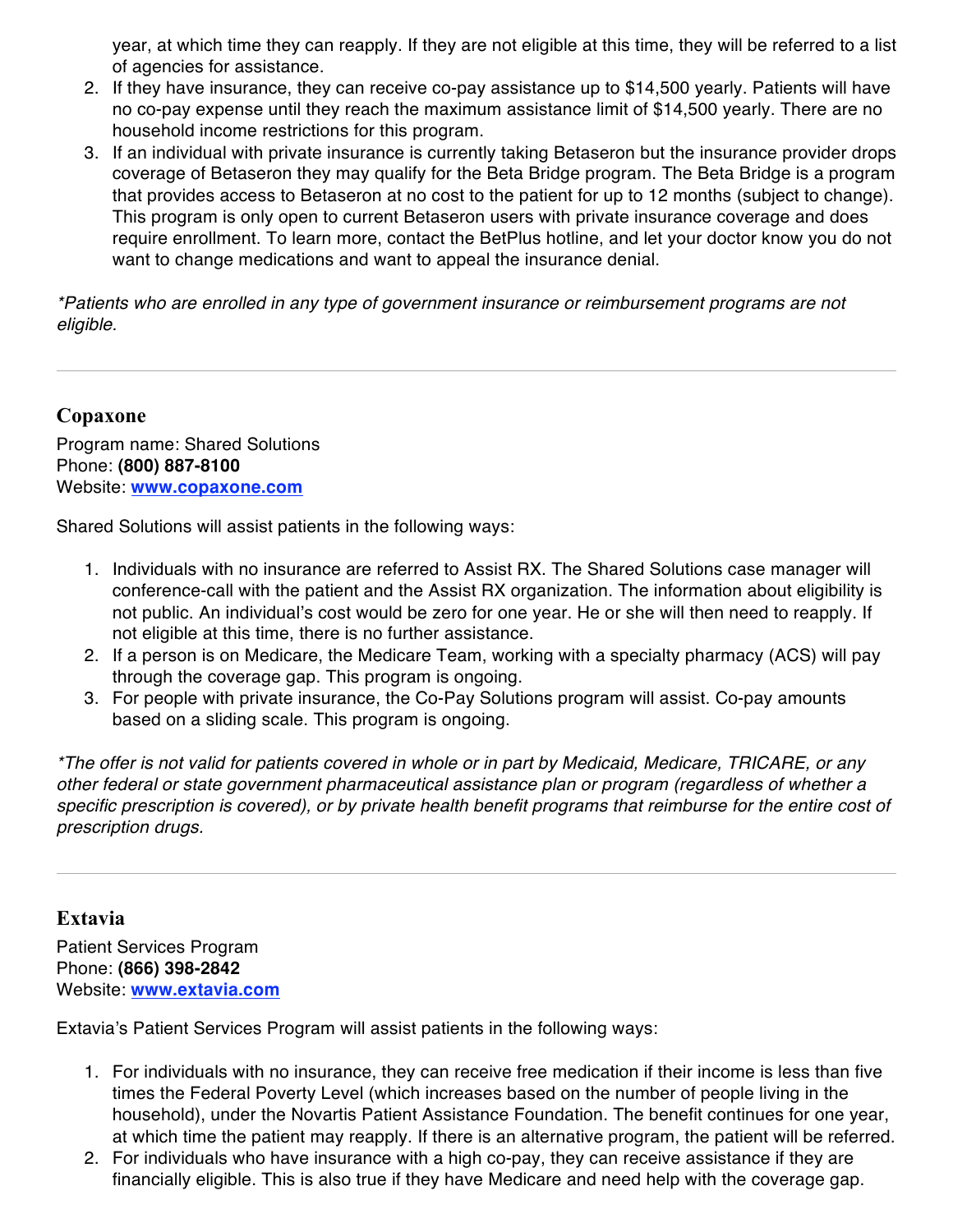Both of these programs require that the patient reapply after one year. If the patient is no longer eligible at this time, referrals are made to other agencies.

*\*The EXTAVIA Co-Pay Program offer is not valid for prescriptions for which payment may be made in whole or in part under federal or state health programs, including but not limited to Medicare or Medicaid, or for residents of Massachusetts.*

#### **Gilenya**

Patient Services Program Phone: **(800) 445-3692** Website: **www.gilenya.com**

Gilenya's Patient Services Program will conduct a benefits investigation and determine on an individual basis what assistance a person may be eligible to receive. The program will assist patients in the following ways:

- 1. For individuals with no insurance, they can receive free medication if their income is less than five times the Federal Poverty Level (which increases based on the number of people living in the household), under the Novartis Patient Assistance Foundation. The benefit continues for one year, at which time the patient may reapply. If there is an alternative program, the patient will be referred.
- 2. For individuals with commercial insurance, they can receive help up to \$12,000 yearly under the Pharmacy Co-Pay Support Program. This program is based on the present calendar year. The amount of assistance received will depend on the co-pay amount; not everyone will receive \$12,000 per year. The program does not apply for individuals who may receive payment under federal or state health insurance programs such as Medicare or Medicaid.

Please note that certain states are not covered under these programs. Individuals living in those states need to ask the Patient Services representative about other assistance.

In addition to medication co-pay assistance, the Gilenya Go Program also offers the Medical Co-Pay Support program. This latter program provides financial assistance for eligible individuals to help pay costs associated with medical testing needed before an individual can begin treatment on Gilenya. An eligible individual will pay the first \$125 of the needed medical co-pay and the Medical Co-pay Support program will pay up to the next \$600 of the co-pay.

Please note that this program only applies to individuals who have not yet started taking Gilenya. Additionally, it is not valid for medical testing that is covered under any federal or state health programs (such as Medicare or Medicaid). The Medical Co-Pay Support program excludes residents of Massachusetts, Michigan, and Rhode Island.

#### **Glatopa**

**GlatopaCare** Phone: **(855) GLATOPA (855-452-8672)** Website: **www.glatopa.com**

GlatopaCare will assist patients in the following ways:

1. For eligible individuals with private insurance, the Glatopa Co-Pay Program provides up to \$9,000 in annual co-pay support for Glatopa prescriptions.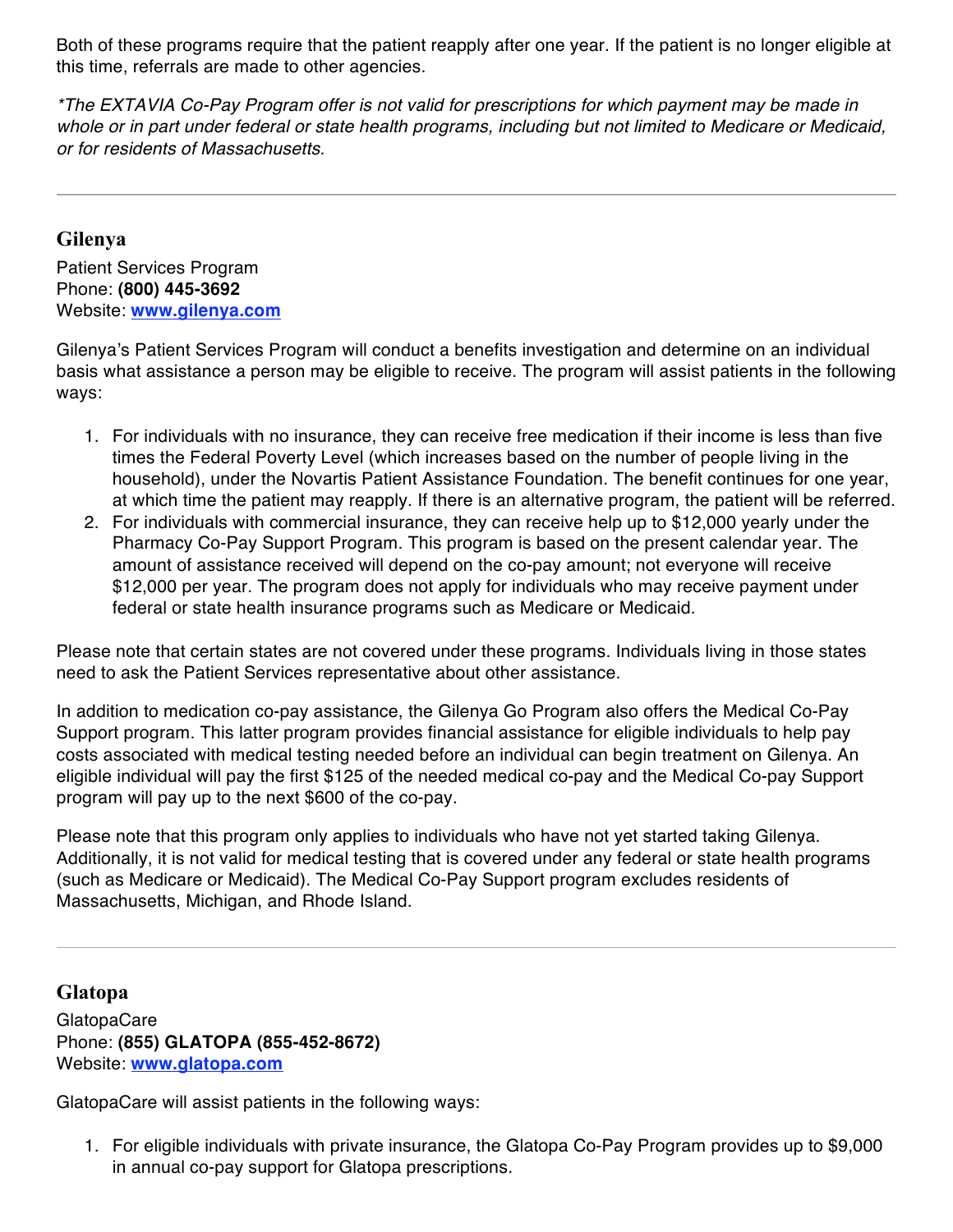2. For individuals with no insurance, free medication can be received if their income is less than five times the Federal Poverty Level (which increases based on the number of people living in the household), under the Novartis Patient Assistance Foundation. The benefit continues for one year, at which time the patient may reapply. If there is an alternative program, the patient will be referred.

*\*Individuals with Medicare (including Part D, even in the coverage gap), Medicaid, Medigap, VA, DOD, TriCare, private indemnity, or HMO are not eligible for assistance through this program.*

#### **Lemtrada**

MS One to One Phone: **(855) 676-6326** Website: **www.lemtrada.com**

MS One to One will assist patients in the following ways:

- 1. Individuals who are uninsured may qualify for patient assistance programs that provide coverage for Lemtrada. Individuals with private health insurance coverage may qualify for a \$0 copay for Lemtrada. Additionally, patients may receive up to \$100 a day credit towards infusion-related costs.\*
- 2. MS One to One offers a centralized lab program that covers the costs of follow-up labs completed either with a qualifying doctor's office, traveling phlebotomist, or through LabCorp/Quest Diagnostics.

*\*Patients covered by federal and state healthcare programs (for example Medicare or Medicaid) are not eligible for the patient assistance or co-pay assistance program; however, they may qualify for the lab program.* 

#### **Plegridy**

Program name: Above MS Phone: **(800) 456-2255** Website: **www.plegridy.com**

Above MS will assist patients in the following ways:

- 1. Most individuals with private insurance will be eligible for a \$0 co-pay assistance program. There are no income requirements for the program; however, income information will need to be provided in order to enroll. There may be an annual cap that limits the amount of assistance that you can receive over one year (based on income).\*
- 2. Individuals on Medicare who need assistance can call in to speak with a representative about other ways to receive help.
- 3. Uninsured individuals may be eligible to receive Plegridy for free; there is an undisclosed financial criterion.
- 4. Biogen offers insurance counseling services that can assist patients in understanding their available insurance options with the goal of ensuring everyone has affordable access to therapy. Some of the possible health insurance options are: Health Insurance Marketplace, Medicaid, Medicare Part D, Medicare LIS, Medicare Supplemental Plans, Private Insurance, COBRA and Dependent Coverage. We will work within your specific situation and help identify affordable health insurance options as well as financial assistance options, as needed.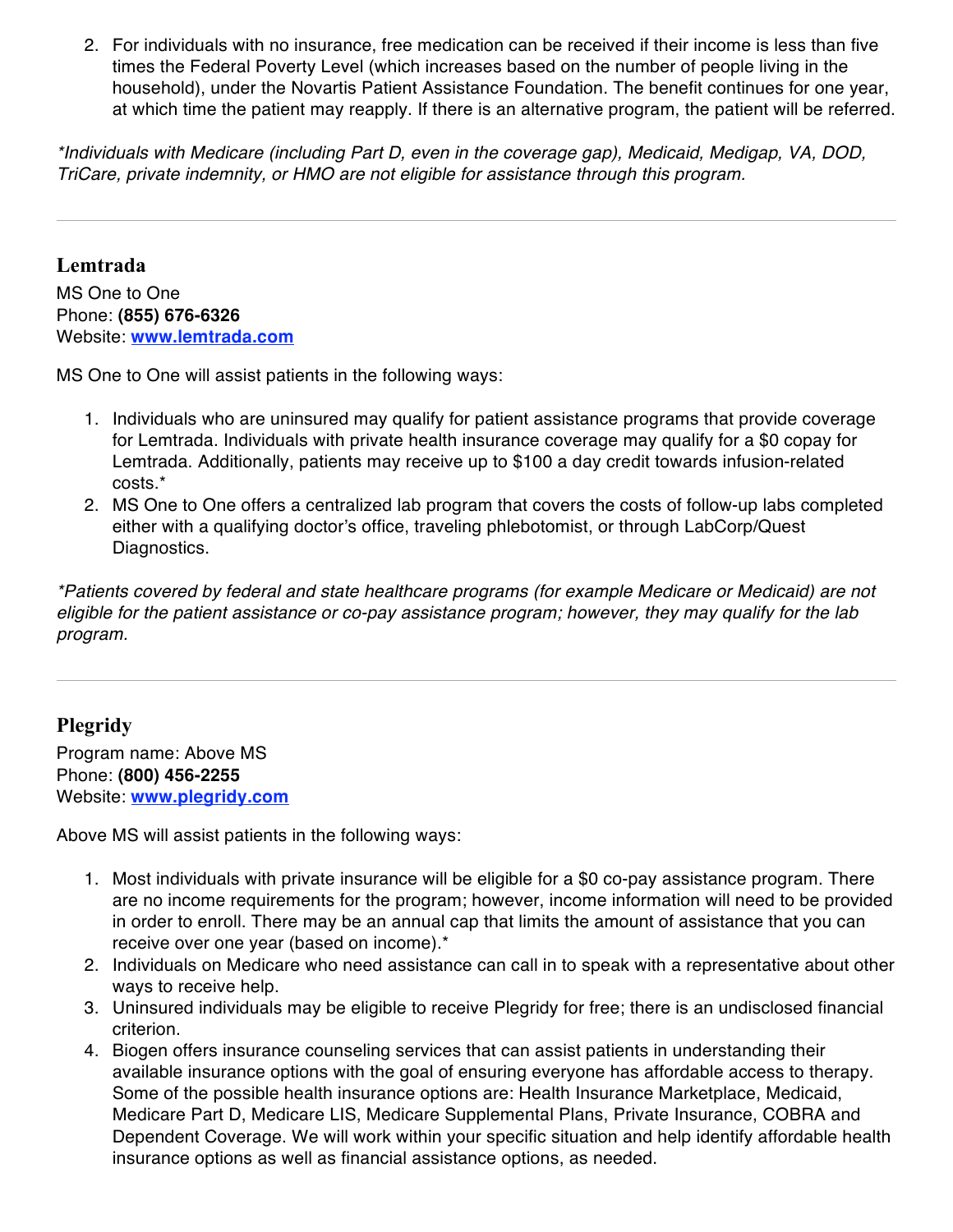*\*Federal and state laws may prevent eligibility. People covered by Medicare, Medicaid, the VA/DoD, or any other federal plans are not eligible to enroll. In addition, some insurance providers may prevent eligibility or restrict eligibility to people with demonstrated financial need. If you are not eligible or not sure of your eligibility, please call (800) 456-2255.*

#### **Rebif**

Program name: MS Lifelines Phone: **(877) 447-3243** Website: **www.rebif.com**

MS Lifelines will assist patients in the following ways:

- 1. If a person has no insurance or lacks drug coverage he or she will be provided with free medication for up to one year, under the Access Made Simple program. At that time, the patient may reapply and is often still eligible. There is no financial limit for this program.
- 2. If a person is insured he or she may be eligible to receive Rebif for a \$0 co-pay. The Financial Support Team at MS Lifelines determines program eligibility.

*\*Please note that individuals who receive health insurance through state or federal government healthcare programs are not eligible for assistance through this program.*

#### **Tecfidera**

Program name: Above MS Phone: **(800) 456-2255** Website: **www.tecfidera.com**

Above MS will assist patients in the following ways:

- 1. Most individuals with private insurance will be eligible for a \$0 co-pay assistance program. There are no income requirements for the program; however, income information will need to be provided in order to enroll. There may be an annual cap that limits the amount of assistance that you can receive over one year (based on income).\*
- 2. Individuals on Medicare who need assistance can call in to speak with a representative about other ways to receive help.
- 3. Uninsured individuals may be eligible to receive Tecfidera for free; there is an undisclosed financial criterion.
- 4. Biogen offers insurance counseling services that can assist patients in understanding their available insurance options with the goal of ensuring everyone has affordable access to therapy. Some of the possible health insurance options are: Health Insurance Marketplace, Medicaid, Medicare Part D, Medicare LIS, Medicare Supplemental Plans, Private Insurance, COBRA and Dependent Coverage. We will work within your specific situation and help identify affordable health insurance options as well as financial assistance options, as needed.

*\*Federal and state laws may prevent eligibility. People covered by Medicare, Medicaid, the VA/DoD, or any other federal plans are not eligible to enroll. In addition, some insurance providers may prevent eligibility or restrict eligibility to people with demonstrated financial need. If you are not eligible or not sure of your eligibility, please call (800) 456-2255.*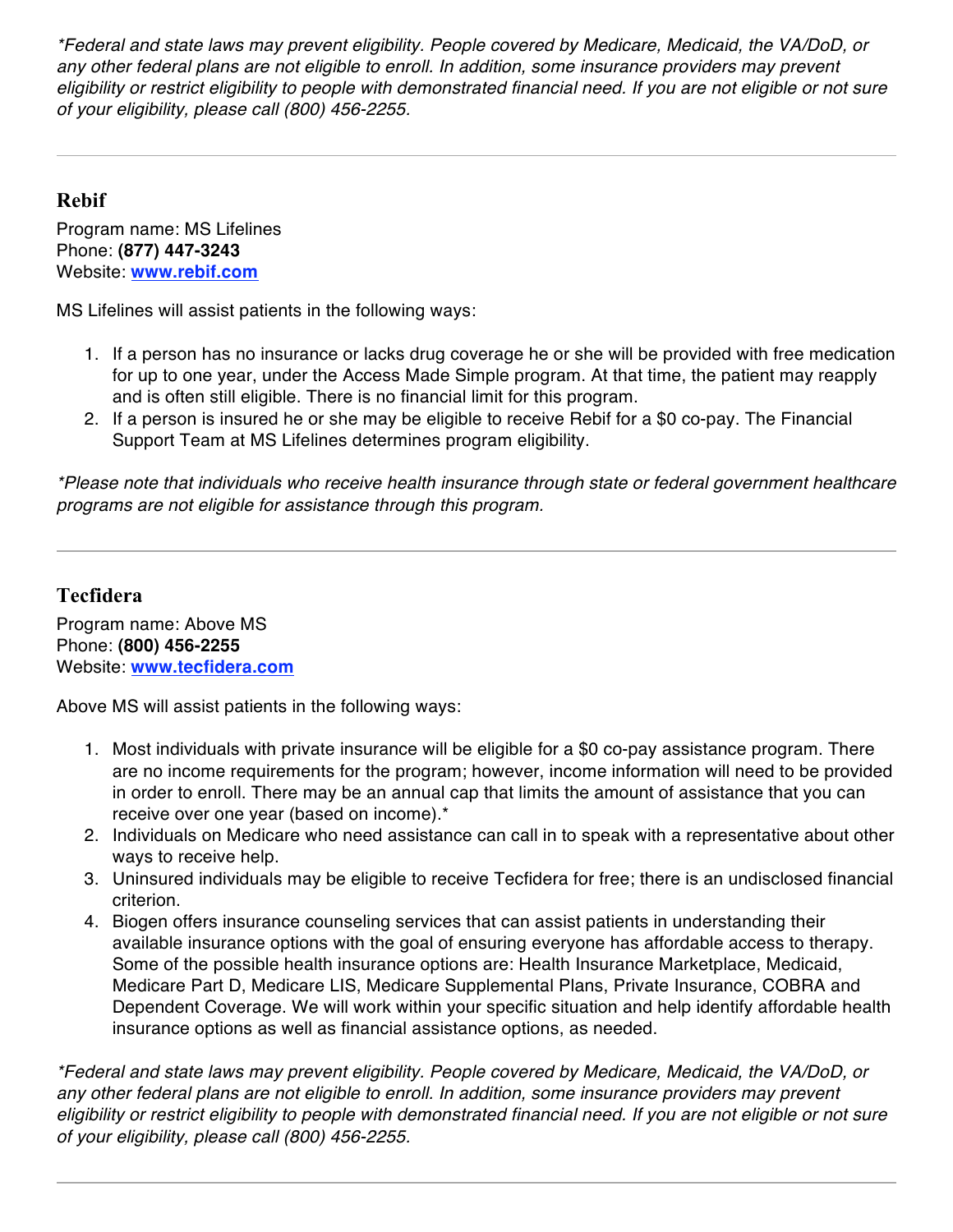Above MS will assist patients in the following ways:

- 1. Most individuals with private insurance will be eligible for a \$0 co-pay assistance program. There are no income requirements for the program; however, income information will need to be provided in order to enroll. There may be an annual cap that limits the amount of assistance that you can receive over one year (based on income or if medication is received at an out of network provider). Individuals may also receive assistance from Biogen for certain infusion related costs. \*
- 2. Individuals on Medicare who need assistance can call in to speak with a representative about other ways to receive help.
- 3. Uninsured individuals may be eligible to receive Tysabri for free; there is an undisclosed financial criterion.
- 4. Biogen offers insurance counseling services that can assist patients in understanding their available insurance options with the goal of ensuring everyone has affordable access to therapy. Some of the possible health insurance options are: Health Insurance Marketplace, Medicaid, Medicare Part D, Medicare LIS, Medicare Supplemental Plans, Private Insurance, COBRA and Dependent Coverage. We will work within your specific situation and help identify affordable health insurance options as well as financial assistance options, as needed.

Individuals may also receive assistance from Biogen for certain infusion-related costs.

*\*Federal and state laws may prevent eligibility. People covered by Medicare, Medicaid, the VA/DoD, or any other federal plans are not eligible to enroll. In addition, some insurance providers may prevent eligibility or restrict eligibility to people with demonstrated financial need. If you are not eligible or not sure of your eligibility, please call (800) 456-2255.*

## **Section 3. S.E.A.R.C.H.™ Questions and Notes**

## **S = Safety:**

#### **Suggested Questions:**

- What are the long-term safety profiles of these FDA-approved MS disease modifying therapies (DMTs)?
- What tests are required prior to taking DMTs? What tests are required while receiving DMTs?
- How will DMTs interact with my current medical treatments, other medical conditions, and any complementary and alternative medicines?

- **\_\_\_\_\_\_\_\_\_\_\_\_\_\_\_\_\_\_\_\_\_\_\_\_\_\_\_\_\_\_\_\_\_\_\_\_\_\_\_\_\_\_\_\_\_\_\_\_\_\_\_\_\_\_\_\_\_\_\_\_\_\_\_\_\_\_\_\_\_\_\_\_\_\_\_** • **\_\_\_\_\_\_\_\_\_\_\_\_\_\_\_\_\_\_\_\_\_\_\_\_\_\_\_\_\_\_\_\_\_\_\_\_\_\_\_\_\_\_\_\_\_\_\_\_\_\_\_\_\_\_\_\_\_\_\_\_\_\_\_\_\_\_\_\_\_\_\_\_\_\_\_**
- **\_\_\_\_\_\_\_\_\_\_\_\_\_\_\_\_\_\_\_\_\_\_\_\_\_\_\_\_\_\_\_\_\_\_\_\_\_\_\_\_\_\_\_\_\_\_\_\_\_\_\_\_\_\_\_\_\_\_\_\_\_\_\_\_\_\_\_\_\_\_\_\_\_\_\_**
- **\_\_\_\_\_\_\_\_\_\_\_\_\_\_\_\_\_\_\_\_\_\_\_\_\_\_\_\_\_\_\_\_\_\_\_\_\_\_\_\_\_\_\_\_\_\_\_\_\_\_\_\_\_\_\_\_\_\_\_\_\_\_\_\_\_\_\_\_\_\_\_\_\_\_\_**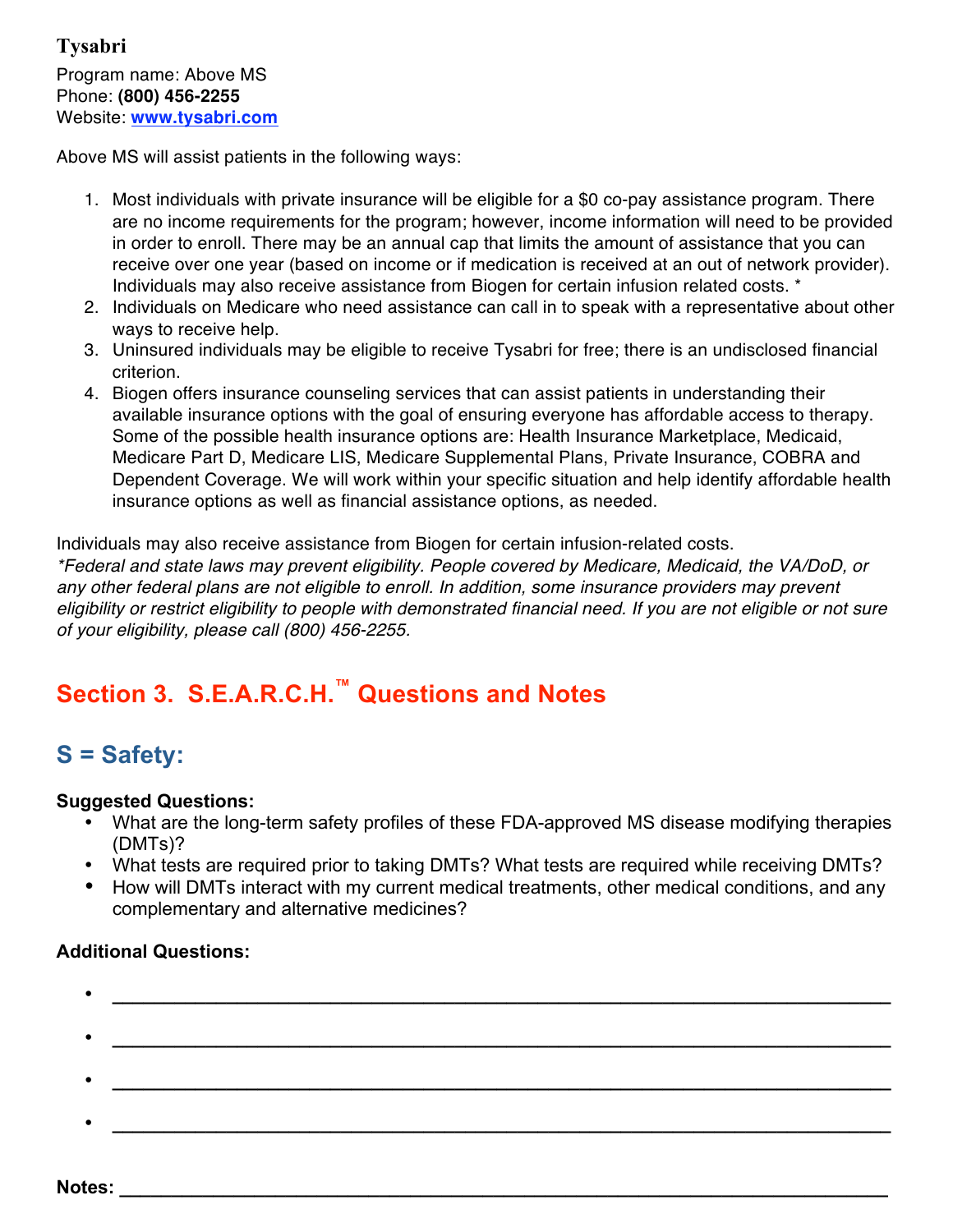## **E = Effectiveness:**

#### **Suggested Questions:**

• How effective are these DMTs in reducing MS relapses, disability, and MRI activity?

**\_\_\_\_\_\_\_\_\_\_\_\_\_\_\_\_\_\_\_\_\_\_\_\_\_\_\_\_\_\_\_\_\_\_\_\_\_\_\_\_\_\_\_\_\_\_\_\_\_\_\_\_\_\_\_\_\_\_\_\_\_\_\_\_\_\_\_\_\_**

- What are my realistic expectations regarding the effectiveness of these DMTs?
- How can I tell if my DMT is working?

|  | Notes: __________________________ |  |  |
|--|-----------------------------------|--|--|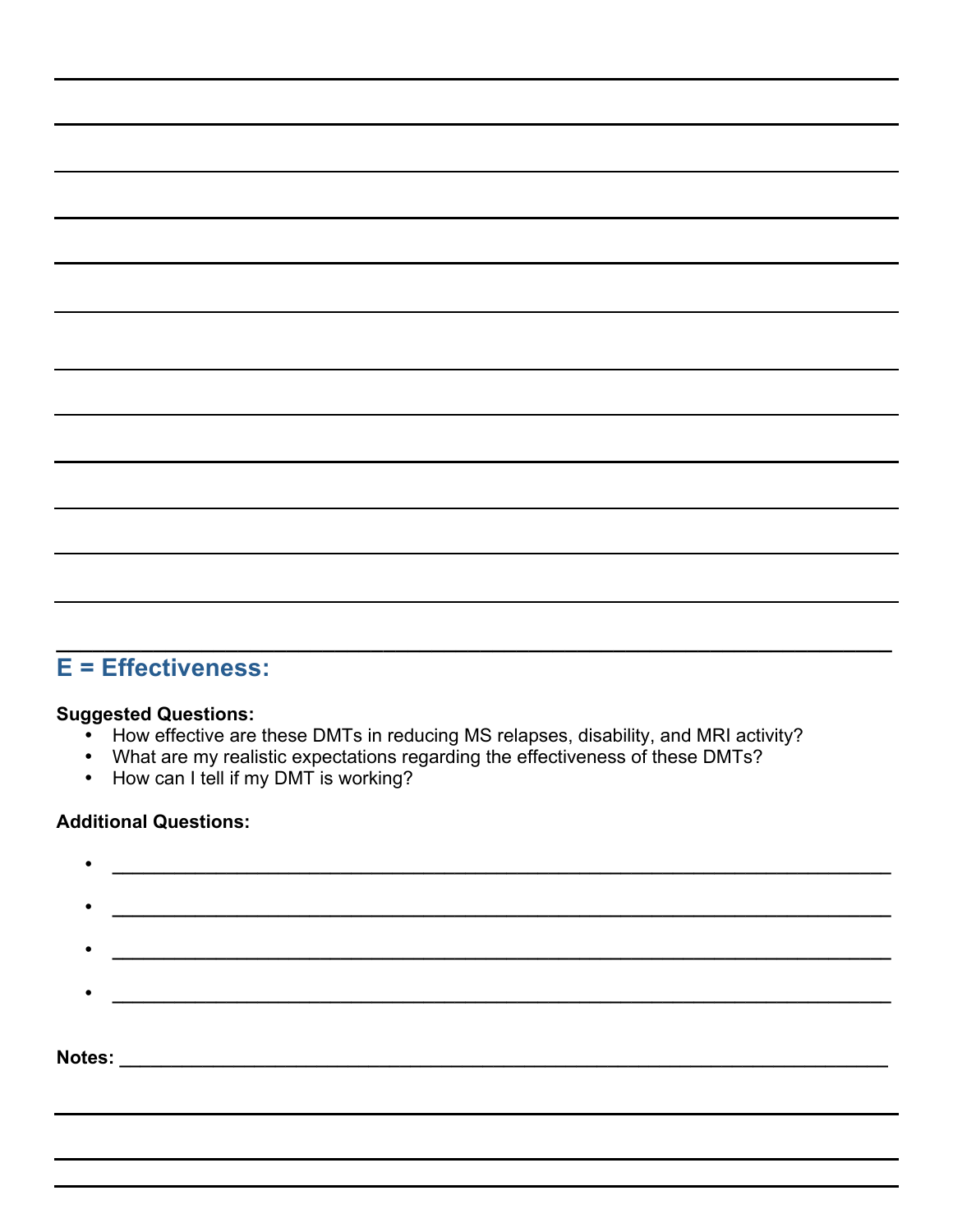**A = Affordability:** (These questions could be directed to other healthcare team members including your social worker, insurance representative, MS organization, etc.)

**\_\_\_\_\_\_\_\_\_\_\_\_\_\_\_\_\_\_\_\_\_\_\_\_\_\_\_\_\_\_\_\_\_\_\_\_\_\_\_\_\_\_\_\_\_\_\_\_\_\_\_\_\_\_\_\_\_\_\_\_\_\_\_\_\_\_\_\_\_\_\_\_\_\_\_\_\_\_\_\_**

**\_\_\_\_\_\_\_\_\_\_\_\_\_\_\_\_\_\_\_\_\_\_\_\_\_\_\_\_\_\_\_\_\_\_\_\_\_\_\_\_\_\_\_\_\_\_\_\_\_\_\_\_\_\_\_\_\_\_\_\_\_\_\_\_\_\_\_\_\_\_\_\_\_\_\_\_\_\_\_\_**

**\_\_\_\_\_\_\_\_\_\_\_\_\_\_\_\_\_\_\_\_\_\_\_\_\_\_\_\_\_\_\_\_\_\_\_\_\_\_\_\_\_\_\_\_\_\_\_\_\_\_\_\_\_\_\_\_\_\_\_\_\_\_\_\_\_\_\_\_\_\_\_\_\_\_\_\_\_\_\_\_**

**\_\_\_\_\_\_\_\_\_\_\_\_\_\_\_\_\_\_\_\_\_\_\_\_\_\_\_\_\_\_\_\_\_\_\_\_\_\_\_\_\_\_\_\_\_\_\_\_\_\_\_\_\_\_\_\_\_\_\_\_\_\_\_\_\_\_\_\_\_\_\_\_\_\_\_\_\_\_\_\_**

#### **Suggested Questions:**

- What are the costs and insurance coverage for these DMTs?
- Does the insurance coverage have caps, gaps or limitations?
- Are there assistance programs through the pharmaceutical companies, government, or charities?

| Notes: |  |
|--------|--|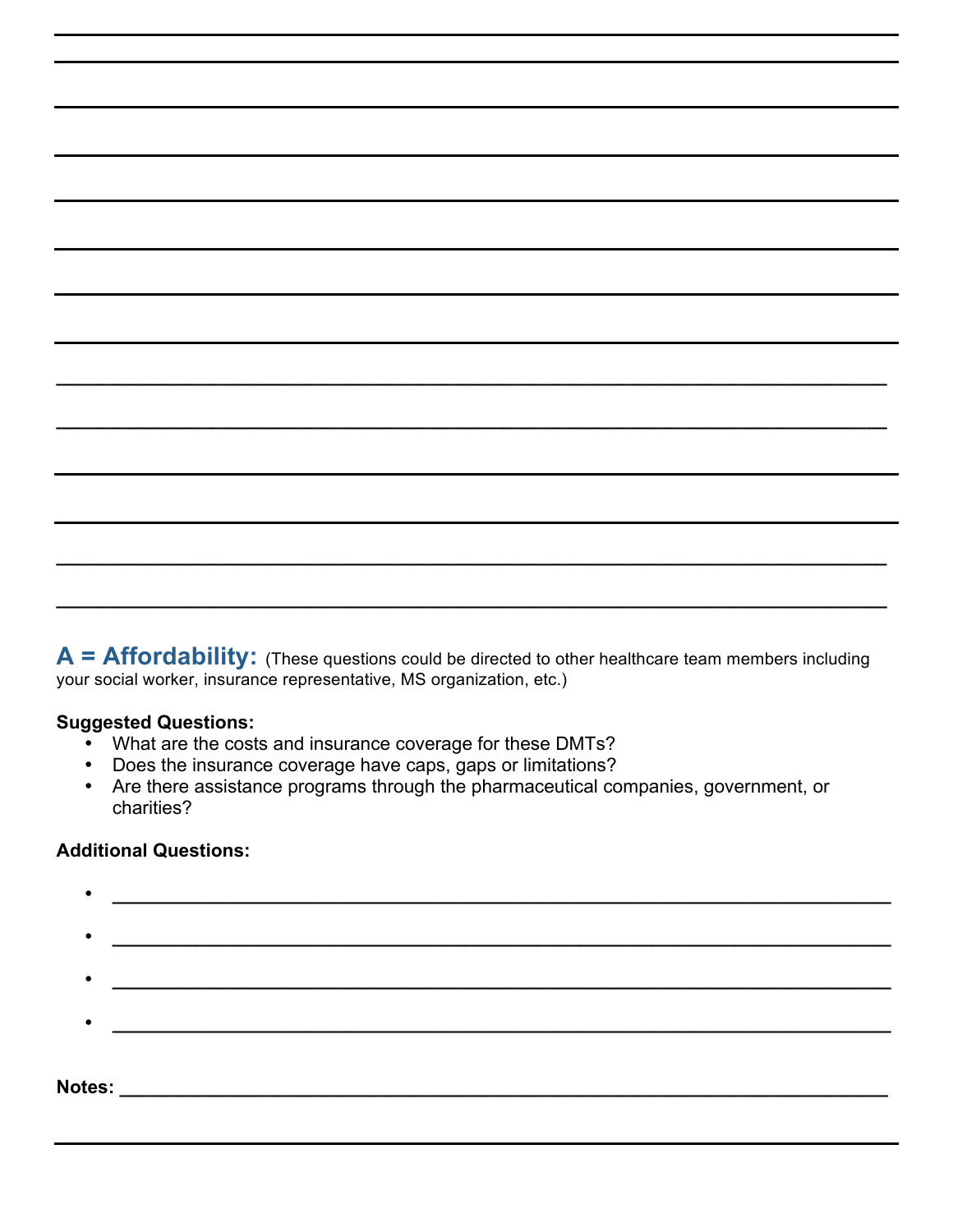## $R = Risks$ :

#### **Suggested Questions:**

- What are the risks of side effects associated with these DMTs?
- How frequent and severe are the side effects? How soon do they subside?
- Can these side effects be managed, and if so, how?

| $\bullet$ |                                                                                                                      |
|-----------|----------------------------------------------------------------------------------------------------------------------|
| $\bullet$ |                                                                                                                      |
|           |                                                                                                                      |
| Notes:    | <u> 1989 - Johann John Stone, mars eta bainar eta bainar eta baina eta baina eta baina eta baina eta baina eta b</u> |
|           |                                                                                                                      |
|           |                                                                                                                      |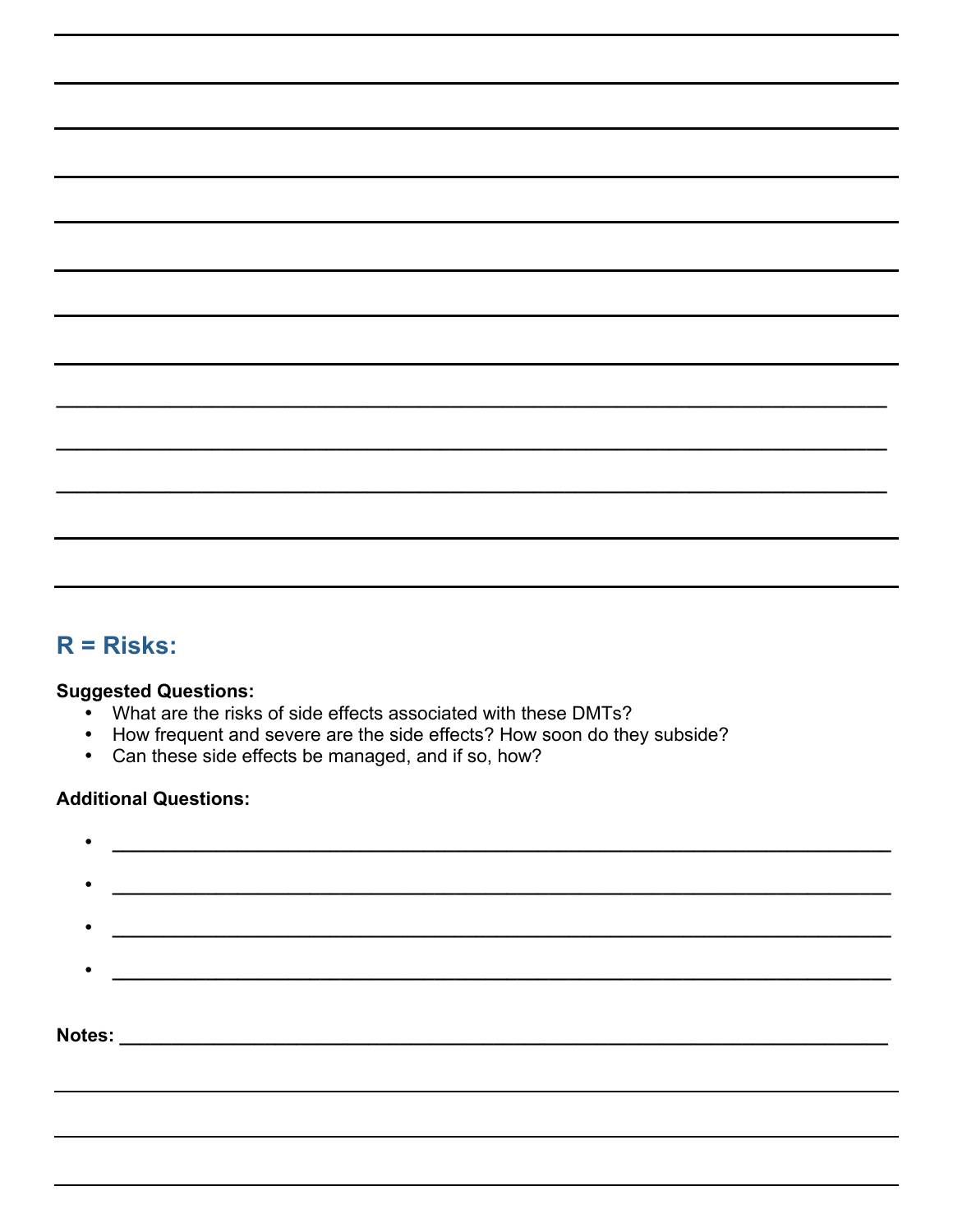### C = Convenience:

#### **Suggested Questions:**

- How are the DMTs administered?
- How often do I take these DMTs?  $\bullet$
- Must I have regular tests or visits to other healthcare providers to monitor the effects of my treatment?

| ٠             |                                                                   |
|---------------|-------------------------------------------------------------------|
| $\bullet$     |                                                                   |
| $\bullet$     |                                                                   |
|               |                                                                   |
| <b>Notes:</b> | <u> 1980 - Johann John Stone, mars eta biztanleria (h. 1980).</u> |
|               |                                                                   |
|               |                                                                   |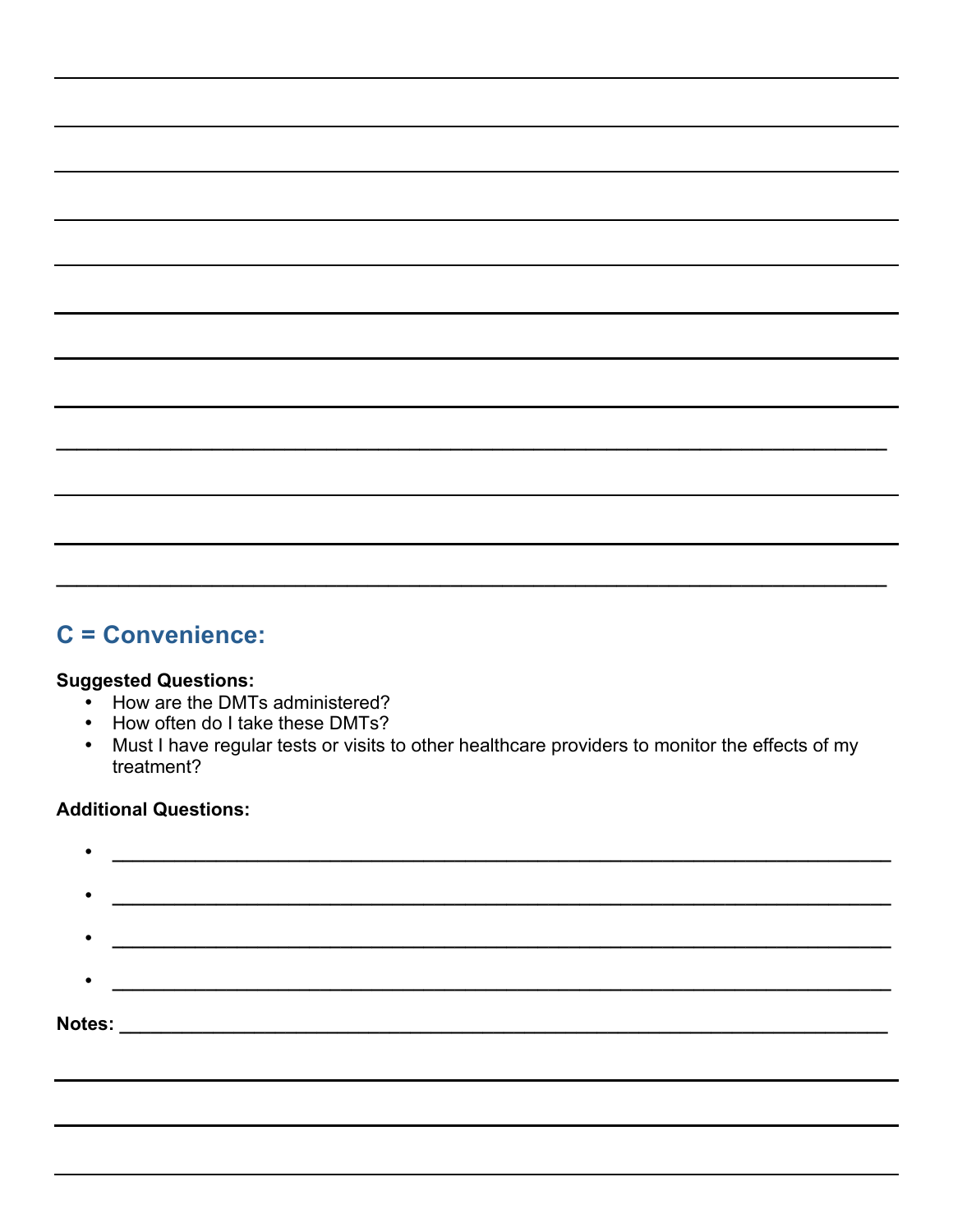### H = Health Outcomes:

#### **Suggested Questions:**

- How will my general health and quality of life be affected by these DMTs?
- Will taking a DMT lower my immune system and cause other problems?
- Can these DMTs assist with my mobility, cognition, and other health factors?  $\bullet$

| $\bullet$ |                                                                                                                      |  |  |
|-----------|----------------------------------------------------------------------------------------------------------------------|--|--|
|           | <u> 1999 - Jan Salaman Santa Barat da Santa Barat da Santa Barat da Santa Barat da Santa Barat da Santa Barat da</u> |  |  |
|           |                                                                                                                      |  |  |
|           |                                                                                                                      |  |  |
|           |                                                                                                                      |  |  |
|           |                                                                                                                      |  |  |
|           |                                                                                                                      |  |  |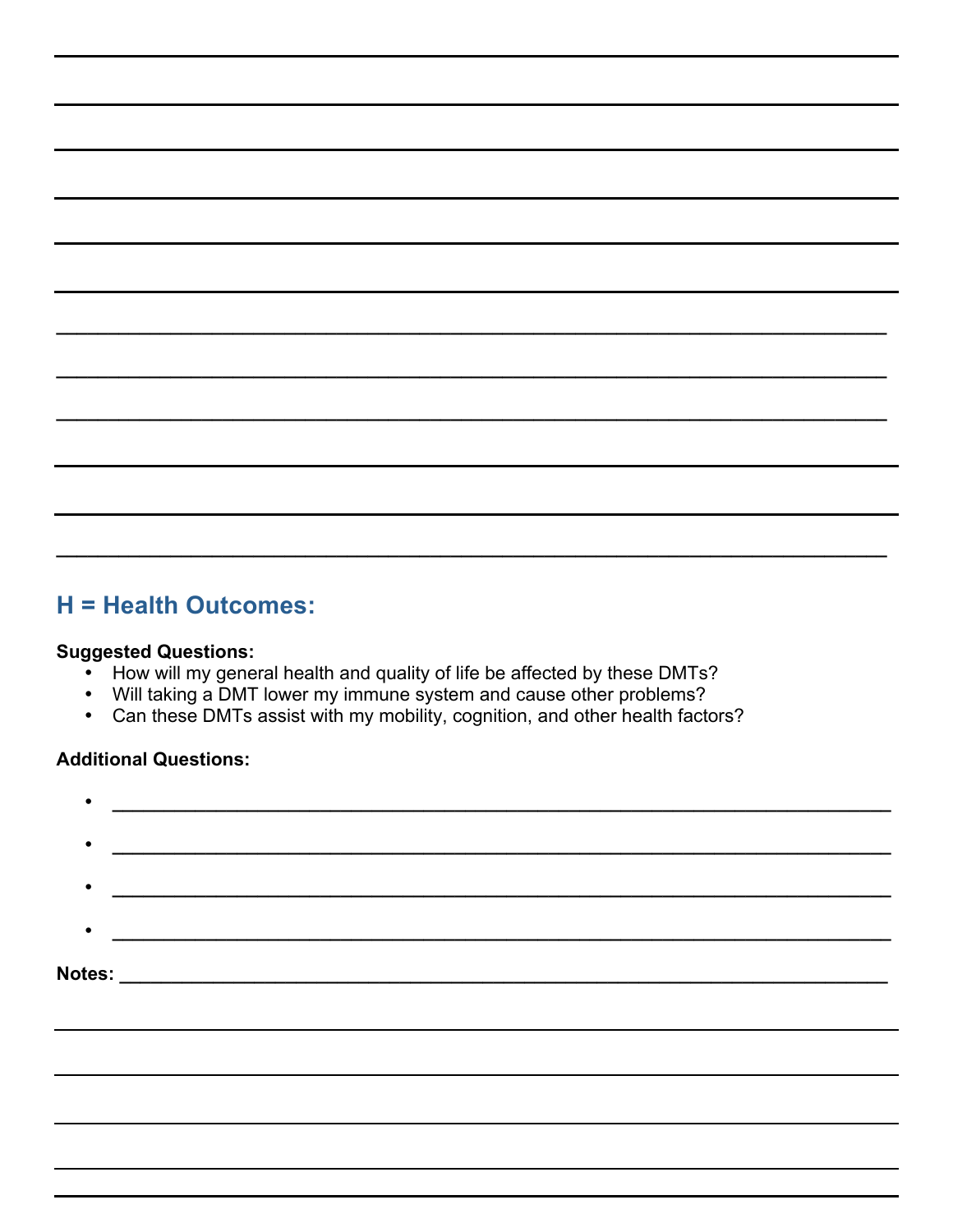## **\_\_\_\_\_\_\_\_\_\_\_\_\_\_\_\_\_\_\_\_\_\_\_\_\_\_\_\_\_\_\_\_\_\_\_\_\_\_\_\_\_\_\_\_\_\_\_\_\_\_\_\_\_\_\_\_\_\_\_\_\_\_\_\_\_\_\_\_\_\_\_\_\_\_\_\_\_\_\_\_ Section 4. Office Visit Questionnaire**

As mentioned in this Workbook, the goal of S.E.A.R.C.H.<sup>™</sup> is to help you achieve optimum healthcare by improving your own health literacy and inspiring you to actively manage your MS. By using the S.E.A.R.C.H.<sup>""</sup> framework, you should be able to learn more about your specific needs and prioritize questions and concerns in order to maximize your time with your doctor or healthcare provider. Please review all of your Workbook notes, complete the following section, and bring with you during your office visits with your doctor or healthcare provider.

**\_\_\_\_\_\_\_\_\_\_\_\_\_\_\_\_\_\_\_\_\_\_\_\_\_\_\_\_\_\_\_\_\_\_\_\_\_\_\_\_\_\_\_\_\_\_\_\_\_\_\_\_\_\_\_\_\_\_\_\_\_\_\_\_\_\_\_\_\_\_\_\_\_\_\_\_\_\_\_\_**

**\_\_\_\_\_\_\_\_\_\_\_\_\_\_\_\_\_\_\_\_\_\_\_\_\_\_\_\_\_\_\_\_\_\_\_\_\_\_\_\_\_\_\_\_\_\_\_\_\_\_\_\_\_\_\_\_\_\_\_\_\_\_\_\_\_\_\_\_\_\_\_\_\_\_\_\_\_\_\_\_**

**\_\_\_\_\_\_\_\_\_\_\_\_\_\_\_\_\_\_\_\_\_\_\_\_\_\_\_\_\_\_\_\_\_\_\_\_\_\_\_\_\_\_\_\_\_\_\_\_\_\_\_\_\_\_\_\_\_\_\_\_\_\_\_\_\_\_\_\_\_\_\_\_\_\_\_\_\_\_\_\_**

**\_\_\_\_\_\_\_\_\_\_\_\_\_\_\_\_\_\_\_\_\_\_\_\_\_\_\_\_\_\_\_\_\_\_\_\_\_\_\_\_\_\_\_\_\_\_\_\_\_\_\_\_\_\_\_\_\_\_\_\_\_\_\_\_\_\_\_\_\_\_\_\_\_\_\_\_\_\_\_\_**

**Based on your review of the six elements of S.E.A.R.C.H.™ and a careful evaluation of the notes from this Workbook, please develop and list very specific questions which stand out as the most important issues to discuss with your doctor or healthcare provider. These questions can relate to any of the six aspects of S.E.A.R.C.H.™**

**My top priority S.E.A.R.C.H.™ questions are:**



**Given the comprehensiveness of S.E.A.R.C.H.™, MSAA recognizes you may also have supplemental questions which factor into this important decision-making process. Please develop and list very specific supplemental questions to discuss with your doctor or healthcare provider. Again, these questions can relate to all aspects of S.E.A.R.C.H.™**

**My supplemental S.E.A.R.C.H.™ questions are:**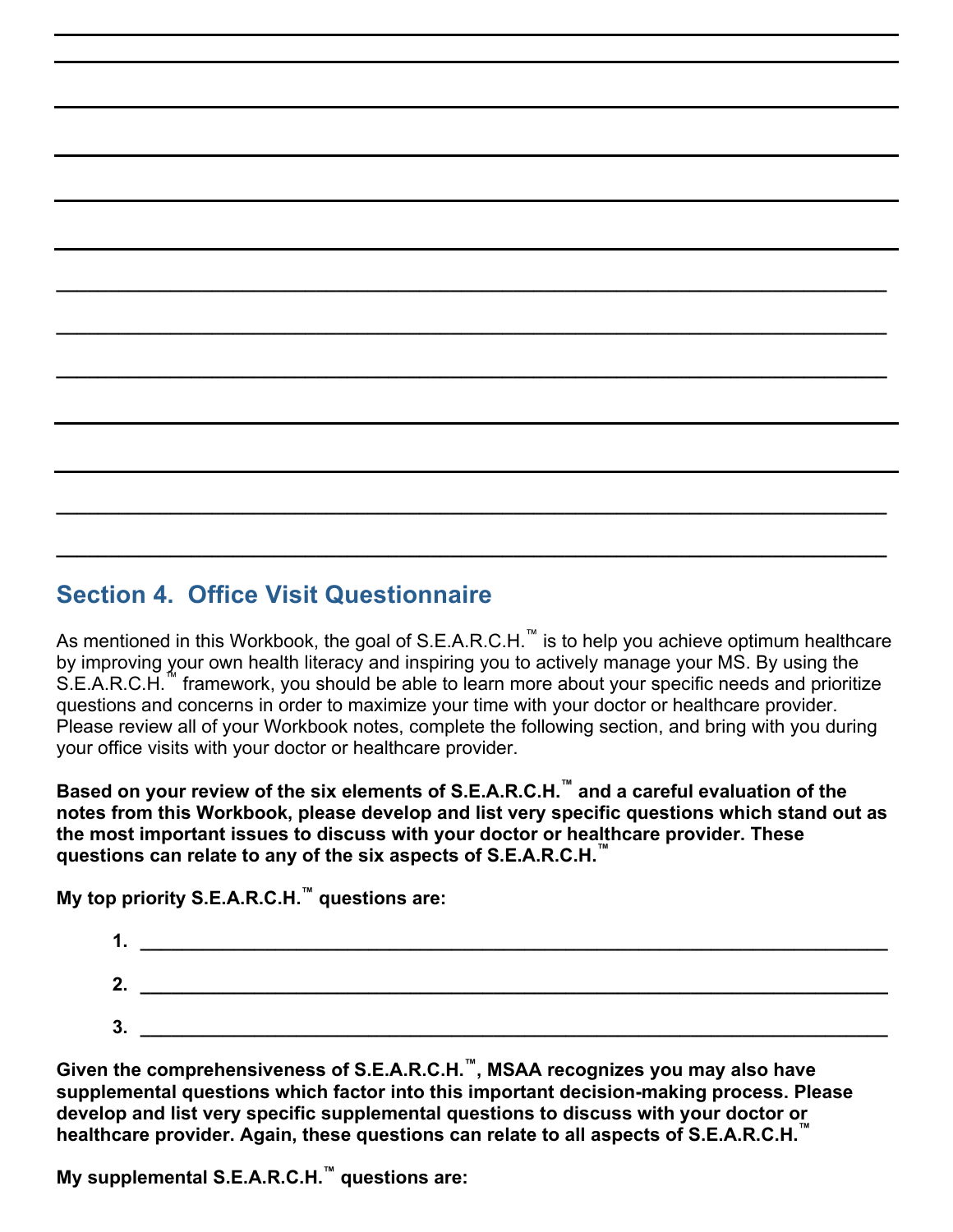| 4. |  |
|----|--|
| 5. |  |
| 6. |  |

Please know your questions may also be addressed by support staff within your doctor's office or among the many resources listed in this Workbook. It is important to realize you may need to schedule follow-up appointments

**Notes:** 

Notes continued: